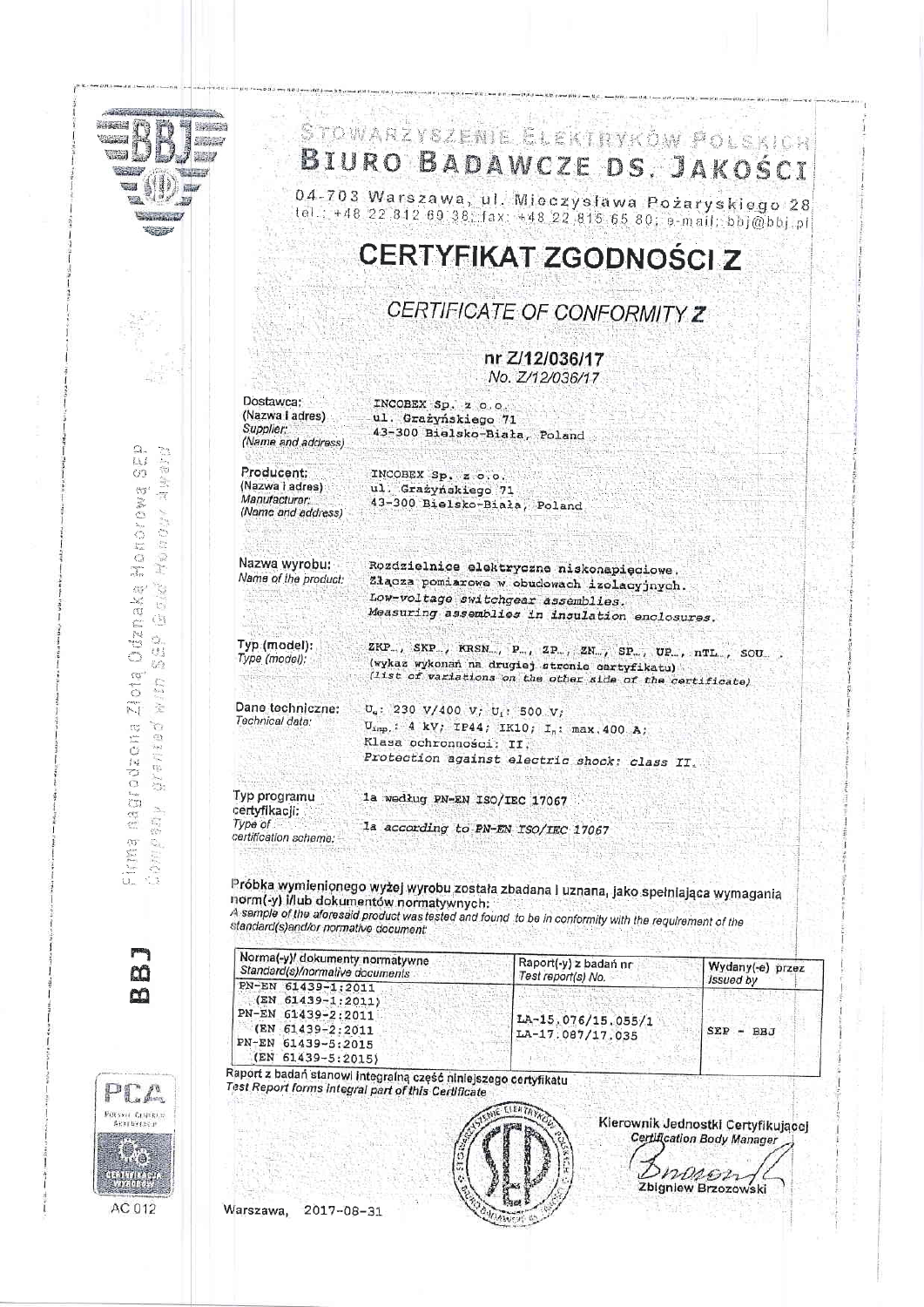## **CERTYFIKAT nr 2/12/036/17** CERTIFICATE No. Z/12/036/17 Informacje dodatkowe: Additional information: Wykaz wykonań: List of variations: Złącza/zestawy pomiarowe Measurement assembl  $nLz$ \* nRN\*  $\mathbf{n}$ **KK/F** wersja nW\* llość:<br>
Number of,<br>
Lz – listew zaciskowych<br>
Lz – listew instalacyjnych<br>
M – wylączników – instalacyjnych<br>
RN – rozleczników bezpiecznikówych<br>
switch-disconnectors<br>
N – wielkość rozlecznika;<br>
N – wielkość rozlecznika;<br>
Si llość pomiarów Typ<br>Type: Opcjonalnie<br>- wersja wykonania<br>(obudowa, inne<br>rozmieszczenie Kieszeń kablowa nose pomiarow<br>lub obwedów<br>Mumber of<br>measurements Meszeri Natione<br>Mub fundament<br>(opcja)<br>Cabla poczer  $\overline{P}$ ZP or circuits and/bi ZN aparatów itp.) foundation SP Upitanar<br>- Version of<br>performanco<br>(enclosure, other<br>distribution apparatus  $[oplin]$ nTL Size of wild-disconnectors:<br>
Size of wild-disconnectors:<br>
cod: 00-C; 00; 1,<br>
') jesli występują w wyposażeniu<br>
if you are experiencing in the equipment SOU  $etc.$ Złącza kablowo-pomiarowe ZKP asurement ZKP ZKP  $N + nRN$ A  $\overline{nP}$ **KK/F** wersja Тур<br>Туре Układ pracy Wielkość ocdstaw Wyposazenie<br>opcjonalne: llość pomiarów DKiad pracy<br>
System<br>
np.: 1, 1e, 1b,<br>
e g., 2, 2a, 2b<br>
3, 3a, 3b,<br>
3c, 3e, 4, 4a, Wielkość podstaw<br>(jeśli występują)<br>Sze of base (If any)<br>- 00; 1: 2; 3<br>tiość (n) i wielkość (N)<br>rozhaczników Kieszeń Opcjonalnie Number of<br>measurements kablowa vlub<br>fundament - wersja wykononia<br>{obudowa, inne upojonalne<br>listwa rozgajęźna<br>(do 240mm<sup>2</sup>)<br>A0 – do RaK 600, (opcja)<br>Cable pocket<br>and/or<br>foundation rozmieszczenie nozmieszczeni<br>aparatów ilp.)<br>Optionał hezpiecznikowych<br>Number (n) and size(N) - version of<br>performance<br>(enclosure, other<br>distribution  $($ option $)$ Switch-disconnectors<br>000; 00-C; 00: 1; 2; 3 **AO - to RBK 000** apparatus etc )  $60 - 6,00$ <br>A1 - to RBK 1 Szafy kablowo - pomiarowe SKP Cainets distribution measurement SKP Ÿ  $nLN + nRN$  $nF$ KK/F  $\prime$ wersja Typ:<br>Type:<br>SKP Zestawienie aparatów listwowych<br>n – dość podstawirozłączników<br>teżspiecznikówych<br>N – wielkość podstawy/rozłącznika<br>Summery apparatus vertical design Sze okość szafy llosc pomiarów<br>Number of Kleszeń kablowa Opejonalnie<br>- wersjá wykonania<br>(obudowa, inne<br>rozmieszczenie aparatów (tp.) Midth of the cabinet<br>0 - 265 mm i/lub fundament measurements (opcja)<br>Cable pocket<br>and/or  $1 - 400$  mm<br> $2 - 630$  mm<br> $3 - 660$  mm<br> $4 - 800$  mm **KRSN** Optional  $n - Number of$ - version of performance<br>(enclosure, other distribution<br>of apparatus etc.) foundation the value of<br>bsss fluse-diconnectors,<br>N = size of base/fuse-diconnectors:<br>00: 1, 2: 3. (option)  $5 - 1050$  mm Układy pomiarowe półpośrednie Layouts asuring Oznaczenie dosaikowa Additional marking UP 'n cz  $\overline{I}$ CK  $\overline{CP}$ **KK/F** wersja Тур<br>Тура llość pomiarów<br>Number of Człon zasilający Człón kontroli obwodów Czion przekładnikowy<br>(wg schematu<br>zamówienia)<br>*Current transformat* Kieszeń<br>kablowa Mub Opcionalnie Power supply unit<br>PBD-/PBS-00+3 napięciowych<br>(wg schematu<br>zamówienia) versija wykonania<br>(obudowa, inne<br>fozmieszczenie aparatów (Ip.)<br>Oplional measurements fundament RBK-000(00-C)+3<br>RBK-000(00-C)+3<br>Wyl. mory<br>f60+630A (andaliana)<br>Cable pocket<br>and/or<br>foundation Vollage circuits control unit um<br>(according to the<br>schomo of the<br>contract) unit - version of performance and<br>(according to the<br>scheme of the contract) (enclosure, other distribution of<br>apparatus etc.) Circuit breaker (option) Obudowy: Głębokość obudów: 250 mm lub 320 mm SST, ST, SSTN, STN Cabinets: Depth of cabinets: 250 mm or 320 mm NC-A 17.235 Nr rej. Reg. No. S-A-17-035 Rozdzielnik: Copy to: INCOBEX Sp. z o.o. 1. ul. Grażyńskiego 71<br>43-300 Bielsko-Białą, Poland

 $\mathbf{2}$ NC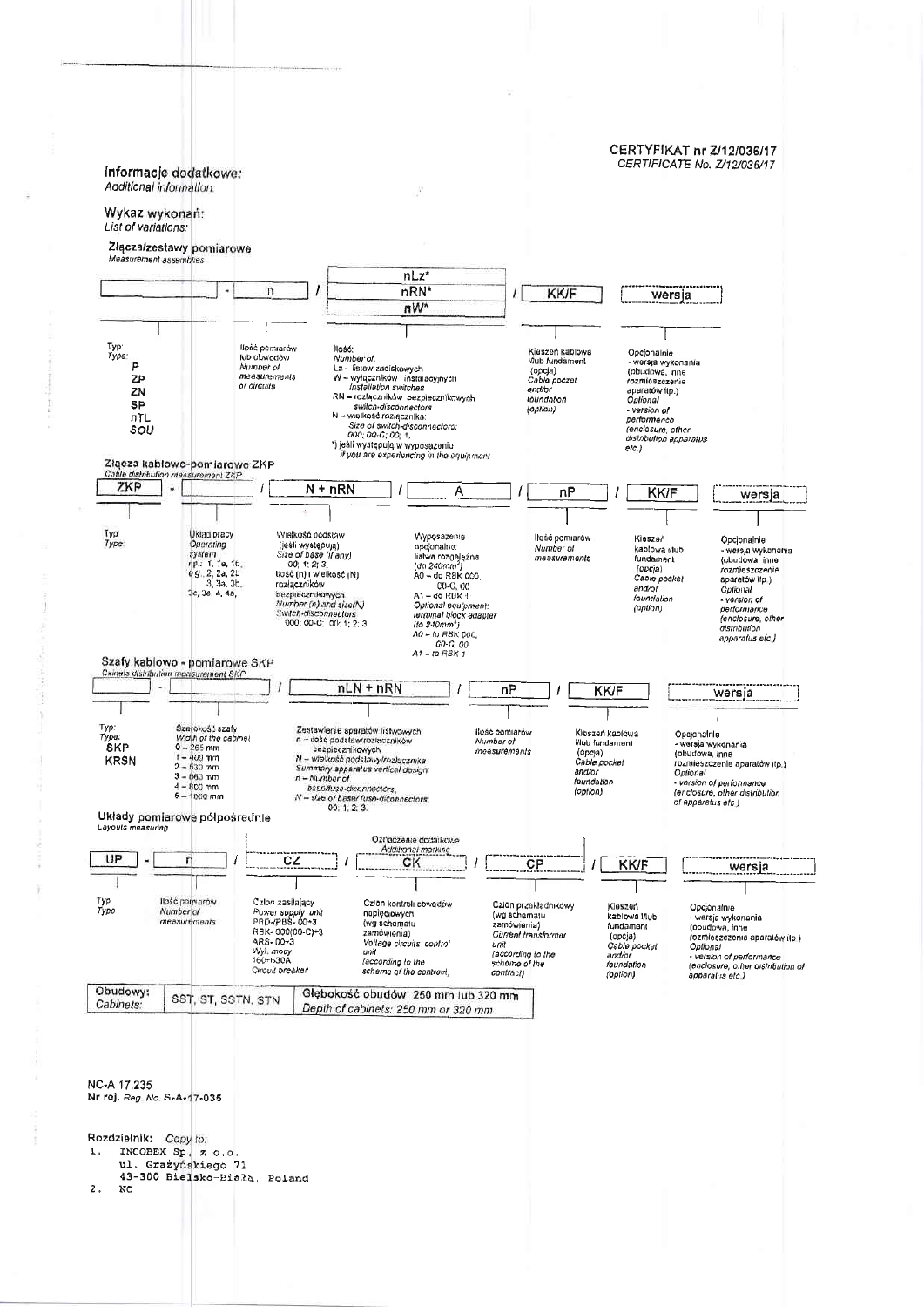